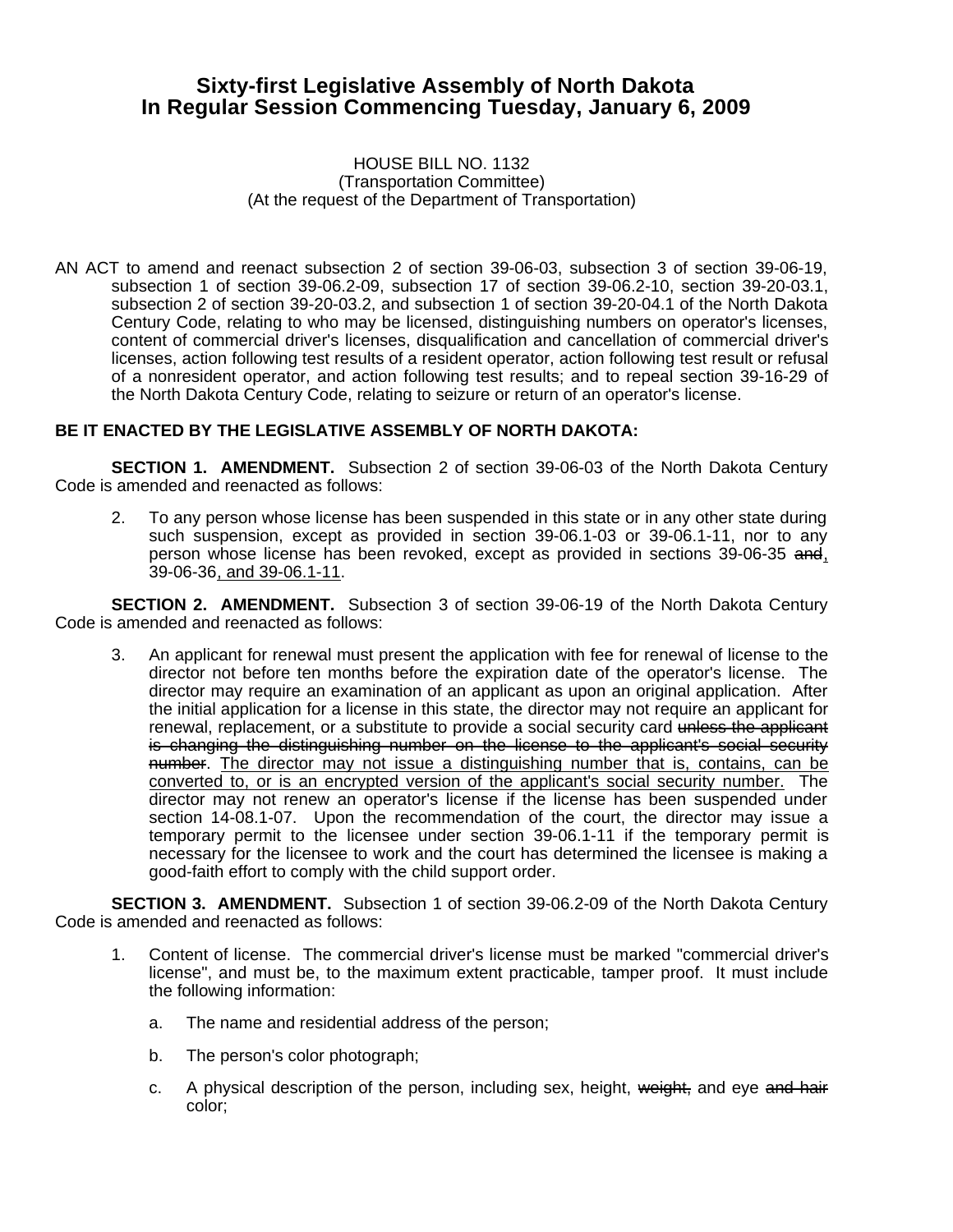- d. Date of birth;
- e. A distinguishing number assigned to the person which upon request may be a number different from the person's social security number;
- f. The person's signature;
- g. The class or type of commercial motor vehicle or vehicles which the person is authorized to drive together with any endorsements or restrictions;
- h. The name of this state; and
- i. The dates between which the license is valid.

**SECTION 4. AMENDMENT.** Subsection 17 of section 39-06.2-10 of the North Dakota Century Code is amended and reenacted as follows:

17. After suspending, revoking, disqualifying, or canceling a commercial driver's license, the director shall update the director's records to reflect that action within ten days. After suspending, revoking, or canceling a nonresident commercial driver's privileges, the director shall notify the licensing authority of the state that issued the commercial driver's license or commercial driver's instruction permit within ten days.

**SECTION 5. AMENDMENT.** Section 39-20-03.1 of the North Dakota Century Code is amended and reenacted as follows:

**39-20-03.1. Action following test result for a resident operator.** If a person submits to a test under section 39-20-01, 39-20-02, or 39-20-03 and the test shows that person to have an alcohol concentration of at least eight one-hundredths of one percent by weight or, with respect to a person under twenty-one years of age, an alcohol concentration of at least two one-hundredths of one percent by weight at the time of the performance of a chemical test within two hours after the driving or being in actual physical control of a vehicle, the following procedures apply:

- 1. The law enforcement officer shall immediately take possession of the person's operator's license if it is then available and shall immediately issue to that person a temporary operator's permit if the person then has valid operating privileges, extending driving privileges for the next twenty-five days, or until earlier terminated by the decision of a hearing officer under section 39-20-05. The law enforcement officer shall sign and note the date on the temporary operator's permit. The temporary operator's permit serves as the director's official notification to the person of the director's intent to revoke, suspend, or deny driving privileges in this state.
- 2. If a test administered under section 39-20-01 or 39-20-03 was by saliva or urine sample or by drawing blood as provided in section 39-20-02 and the person tested is not a resident of an area in which the law enforcement officer has jurisdiction, the law enforcement officer shall, on receiving the analysis of the saliva, urine, or blood from the director of the state crime laboratory or the director's designee and if the analysis shows that person had an alcohol concentration of at least eight one-hundredths of one percent by weight or, with respect to a person under twenty-one years of age, an alcohol concentration of at least two one-hundredths of one percent by weight, either proceed in accordance with subsection 1 during that person's reappearance within the officer's jurisdiction or notify a law enforcement agency having jurisdiction where the person lives. On that notification, that law enforcement agency shall immediately take possession of the person's North Dakota operator's license or permit if it is then available and, within twenty-four hours, forward the license and a copy of the temporary operator's permit to the law enforcement agency making the arrest or to the director. The law enforcement agency shall also, on taking possession of the person's operator's license, issue to that person a temporary operator's permit as provided in this section, and shall sign and date the permit as provided in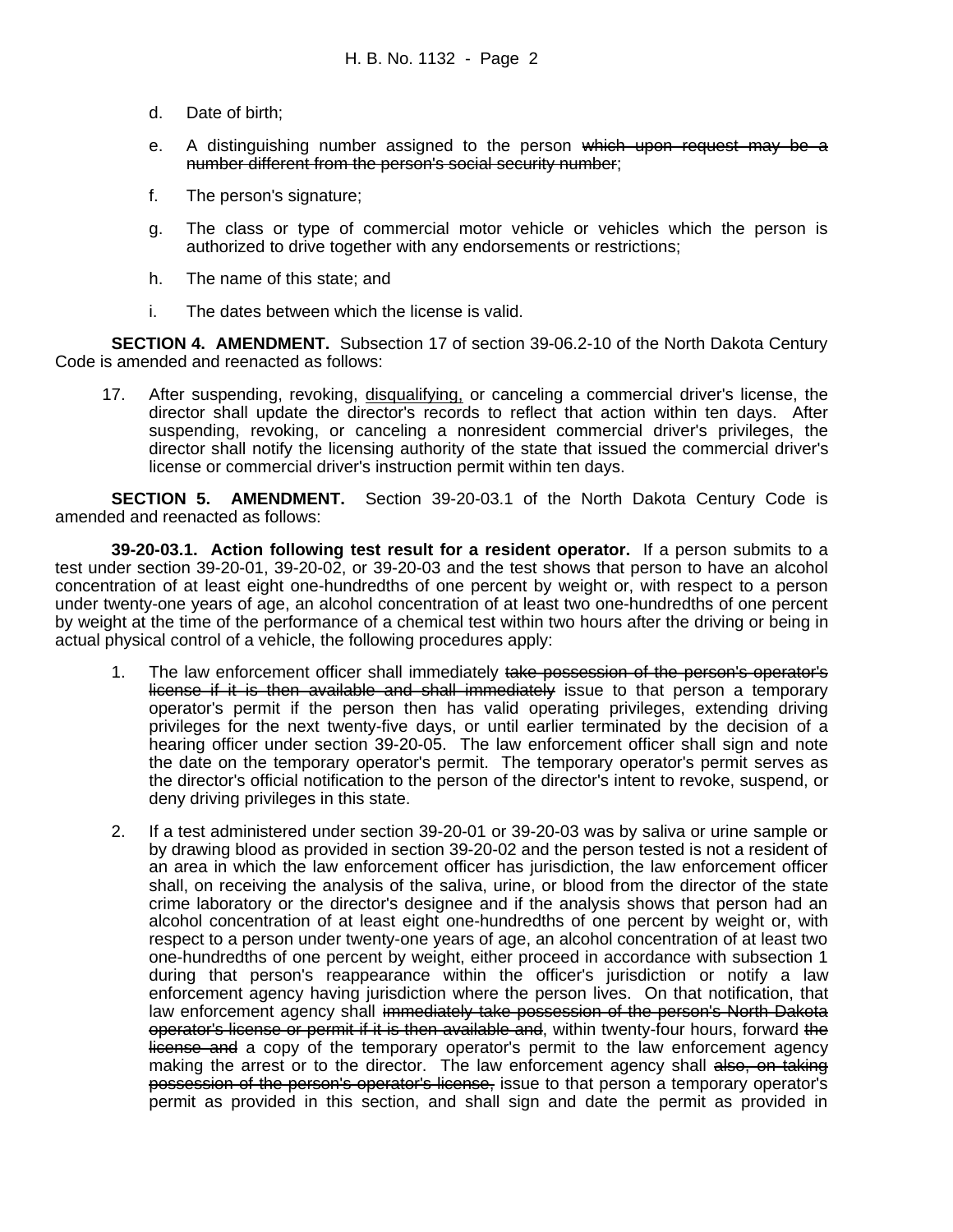subsection 1. Alternatively, if the test results indicate an alcohol concentration at or above the legal limit, the law enforcement agency making the arrest may mail a temporary operator's permit to the person who submitted to the blood, urine, or saliva test. The third day after the mailing of the temporary operator's permit is considered the date of issuance. Within three days after the person receives the temporary operator's permit, the person shall mail the person's North Dakota operator's license to the law enforcement agency that made the arrest. Actual notice of the opportunity for a hearing under this section is deemed to have occurred seventy-two hours after the notice is mailed by regular mail to the address submitted by the person to the law enforcement officer. The temporary operator's permit serves as the director's official notification to the person of the director's intent to revoke, suspend, or deny driving privileges in this state.

3. The law enforcement officer, within five days of the issuance of the temporary operator's permit, shall forward to the director a certified written report in the form required by the director and the person's operator's license taken under subsection 1 or 2. If the person was issued a temporary operator's permit because of the results of a test, the report must show that the officer had reasonable grounds to believe the person had been driving or was in actual physical control of a motor vehicle while in violation of section 39-08-01, or equivalent ordinance, that the person was lawfully arrested, that the person was tested for alcohol concentration under this chapter, and that the results of the test show that the person had an alcohol concentration of at least eight one-hundredths of one percent by weight or, with respect to a person under twenty-one years of age, an alcohol concentration of at least two one-hundredths of one percent by weight. In addition to the operator's license and report, the law enforcement officer shall forward to the director a certified copy of the operational checklist and test records of a breath test and a copy of the certified copy of the analytical report for a blood, saliva, or urine test for all tests administered at the direction of the officer.

**SECTION 6. AMENDMENT.** Subsection 2 of section 39-20-03.2 of the North Dakota Century Code is amended and reenacted as follows:

2. If the test was administered by saliva or urine sample or by drawing blood, the law enforcement officer, on reviewing the alcohol concentration analysis showing the person had an alcohol concentration of at least eight one-hundredths of one percent by weight or, with respect to a person under twenty-one years of age, an alcohol concentration of at least two one-hundredths of one percent by weight, shall mail or issue to the person a notification of the test results, a temporary operator's permit extending nonresident operating privileges in this state for twenty-five days from the date of mailing or issuance or until earlier terminated by the decision of a hearing officer under section 39-20-05, and notice of the intent to revoke, suspend, or deny driving privileges in this state, together with the notice provided under section 39-06.1-07 of the procedures available under this chapter. The temporary operator's permit must be signed and dated by the officer. The third day after the mailing of the temporary operator's permit is considered the date of issuance.

**SECTION 7. AMENDMENT.** Subsection 1 of section 39-20-04.1 of the North Dakota Century Code is amended and reenacted as follows:

1. After the receipt of a person's operator's license, if taken under section 39-20-03.1 or 39-20-03.2, and the certified report of a law enforcement officer and if no written request for hearing has been received from the arrested person under section 39-20-05, or if that hearing is requested and the findings, conclusion, and decision from the hearing confirm that the law enforcement officer had reasonable grounds to arrest the person and test results show that the arrested person was driving or in physical control of a vehicle while having an alcohol concentration of at least eight one-hundredths of one percent by weight or, with respect to a person under twenty-one years of age, an alcohol concentration of at least two one-hundredths of one percent by weight at the time of the performance of a test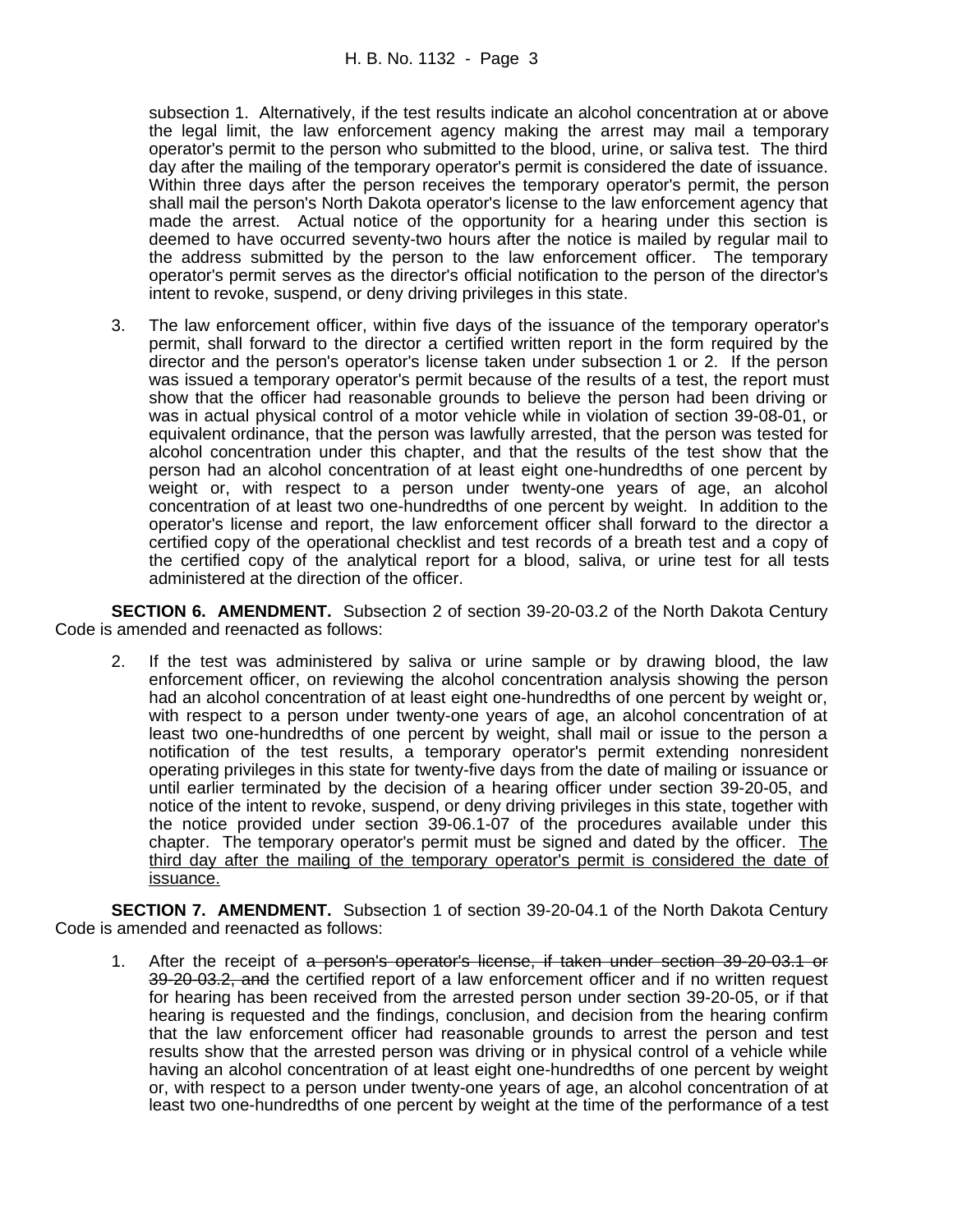within two hours after driving or being in physical control of a motor vehicle, the director shall suspend the person's operator's license driving privileges as follows:

- a. For ninety-one days if the person's driving record shows that, within the five years preceding the date of the arrest, the person has not previously violated section 39-08-01 or equivalent ordinance or the person's operator's license has not previously been suspended or revoked under this chapter and the violation was for an alcohol concentration of at least eight one-hundredths of one percent by weight or, with respect to a person under twenty-one years of age, an alcohol concentration of at least two one-hundredths of one percent by weight, and under eighteen one-hundredths of one percent by weight.
- b. For one hundred eighty days if the operator's record shows the person has not violated section 39-08-01 or equivalent ordinance within five years preceding the last violation and the last violation was for an alcohol concentration of at least eighteen one-hundredths of one percent by weight.
- c. For three hundred sixty-five days if the person's driving record shows that, within the five years preceding the date of the arrest, the person has once previously violated section 39-08-01 or equivalent ordinance or the person's operator's license has once previously been suspended or revoked under this chapter with the last violation or suspension for an alcohol concentration under eighteen one-hundredths of one percent by weight.
- d. For two years if the person's driving record shows that within the five years preceding the date of the arrest, the person's operator's license has once been suspended, revoked, or issuance denied under this chapter, or for a violation of section 39-08-01 or equivalent ordinance, with the last violation or suspension for an alcohol concentration of at least eighteen one-hundredths of one percent by weight or if the person's driving record shows that within the five years preceding the date of arrest, the person's operator's license has at least twice previously been suspended, revoked, or issuance denied under this chapter, or for a violation of section 39-08-01 or equivalent ordinance, or any combination thereof, and the suspensions, revocations, or denials resulted from at least two separate arrests with the last violation or suspension for an alcohol concentration of under eighteen one-hundredths of one percent by weight.
- e. For three years if the operator's record shows that within five years preceding the date of the arrest, the person's operator's license has at least twice previously been suspended, revoked, or issuance denied under this chapter, or for a violation of section 39-08-01 or equivalent ordinance, or any combination thereof, and the suspensions, revocations, or denials resulted from at least two separate arrests and the last violation or suspension was for an alcohol concentration of at least eighteen one-hundredths of one percent by weight.

**SECTION 8. REPEAL.** Section 39-16-29 of the North Dakota Century Code is repealed.